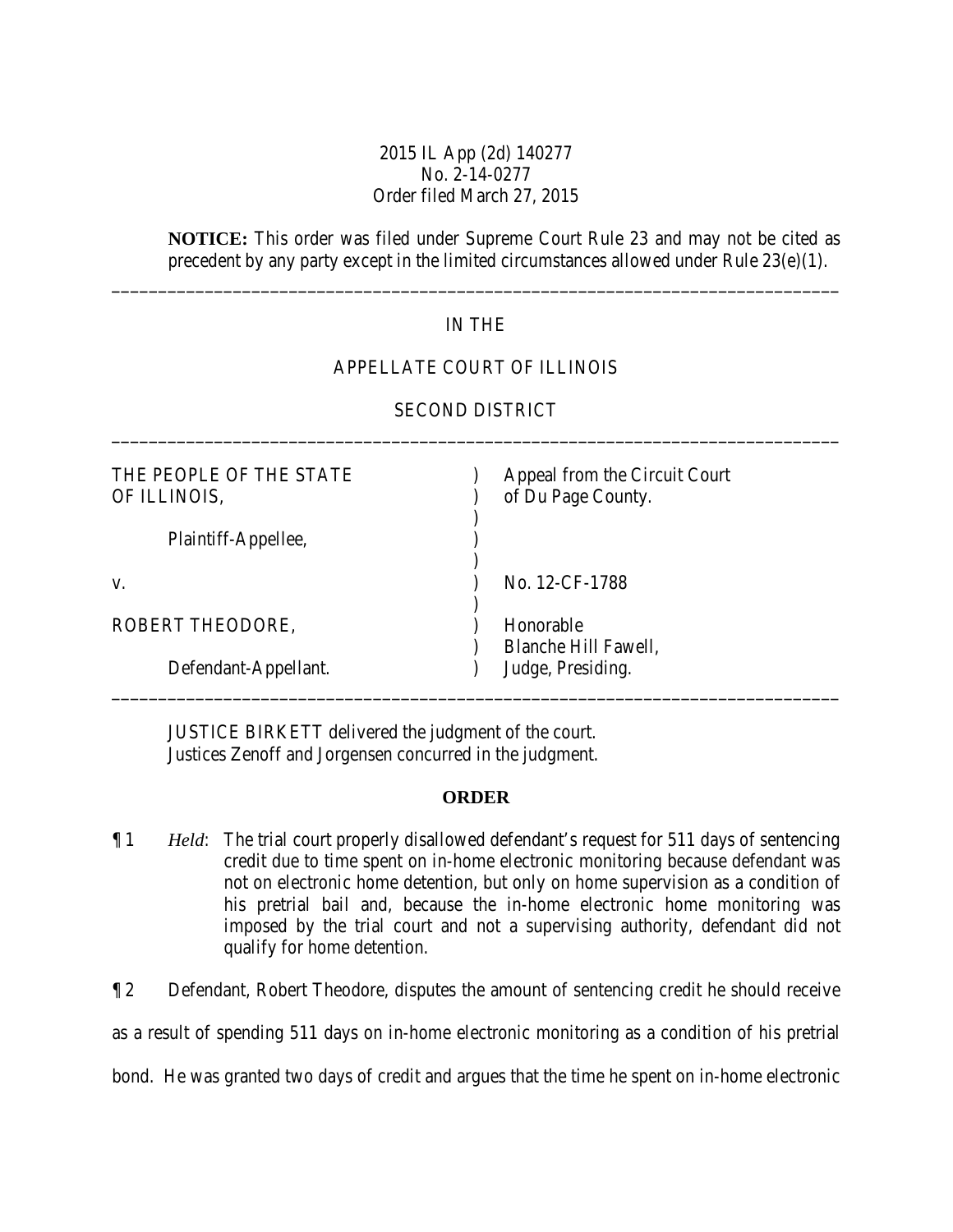monitoring as a condition of his pretrial bond must be credited against his sentence under section 5-4.5-100 of the Unified Code of Corrections (Code of Corrections) (730 ILCS 5/5-4.5-100 (West 2012)). We disagree and affirm.

¶ 3 I. BACKGROUND

¶ 4 The pertinent facts of record reveal that, on September 11, 2012, defendant was arrested and charged with aggravated criminal sexual abuse (720 ILCS 5/11-1.60(f) (West 2012)). Bail was set at \$250,000 (and defendant was required to post 10%). The next day, September 12, 2012, defendant made bail, posting the required \$25,000. Defendant's bail included terms in addition to the monetary term: defendant had to submit to in-home electronic monitoring and was required to report to the Du Page County probation department to receive a GPS monitoring device. Defendant was required to remain in his residence 24 hours a day, and he was under the supervision of the Du Page County probation department.

¶ 5 On October 11, 2012, defendant was indicted with five counts of aggravated criminal sexual abuse. On October 15, 2012, by agreement of the parties, defendant's bail terms were modified to allow defendant to leave his residence and attend work from 8:45 a.m. to 5:15 p.m., and he was otherwise required to remain at his residence. The matter advanced and, on December 2, 2013, defendant pleaded guilty to a single count of aggravated criminal sexual abuse, with the other counts being *nol-prossed*. The matter advanced to a February 5, 2014, sentencing hearing at which extensive evidence was introduced about the count to which defendant pleaded guilty as well as evidence showing defendant's questionable interactions with other young men while he was working as a track coach and trainer. The trial court queried whether either the State or defendant had any corrections to make to the presentencing investigation report which indicated that defendant was to receive two days of sentencing credit.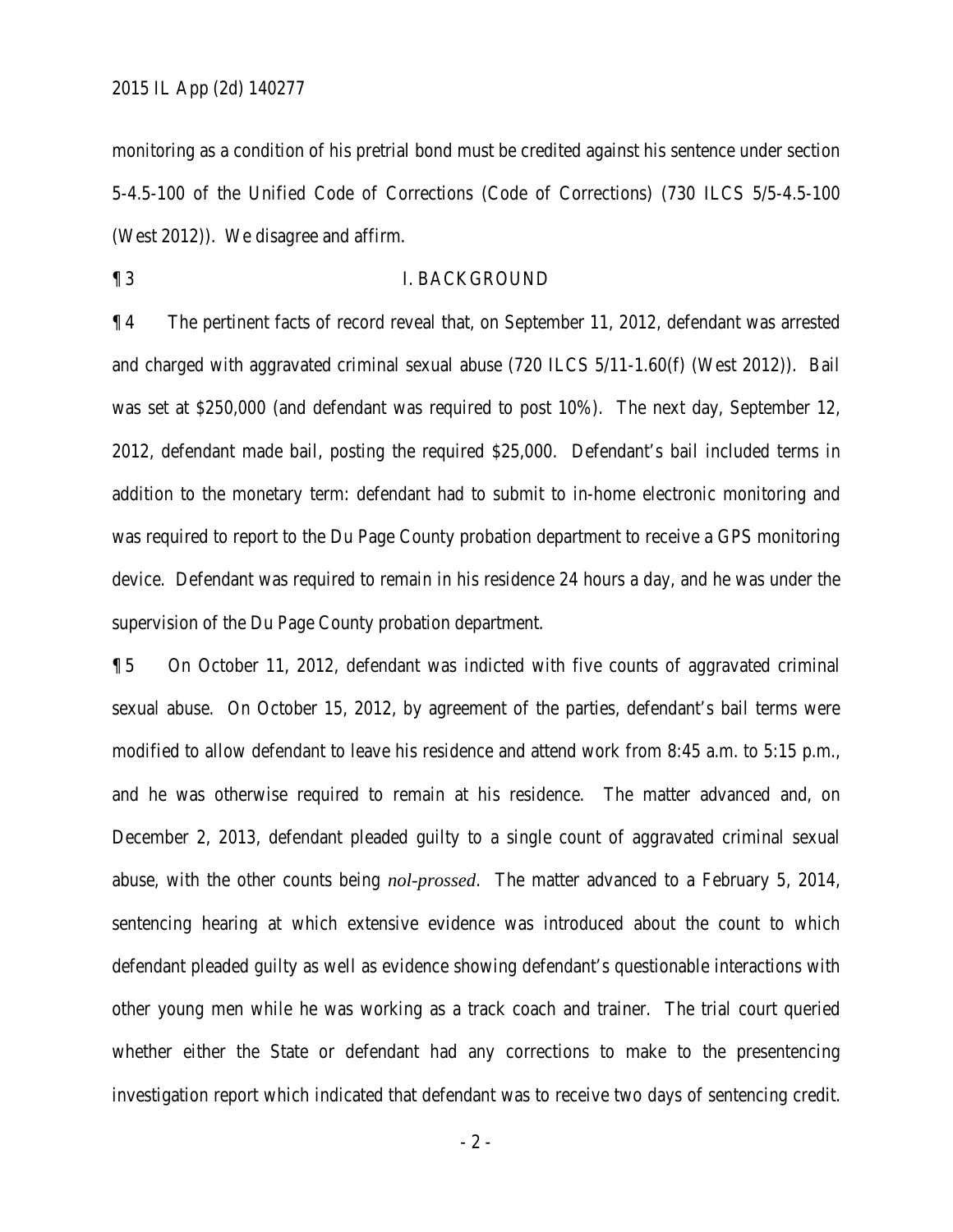#### 2015 IL App (2d) 140277

Defendant indicated that he had no issues with the report. Defendant was sentenced to a fouryear term of imprisonment. After the trial court pronounced sentence and admonished defendant about his rights to appeal, defendant presented a written motion seeking credit for the 511 days of pretrial in-home electronic monitoring.

¶ 6 On February 20, 2014, the trial court heard argument on defendant's motion for sentencing credit. Defendant argued that a recent amendment to section 5-4.5-100 made sentencing credit for pretrial electronic home monitoring mandatory. The State argued that defendant was not in custodial detention during the time he was in pretrial electronic home monitoring and was therefore not entitled to any sentencing credit for that time. The trial court accepted the State's argument and denied defendant's motion for sentencing credit.

¶ 7 On March 7, 2014, defendant filed a motion to reconsider, and, on March 17, 2014, the trial court heard the motion to reconsider. Defendant presented an evidentiary offer of proof in which Daniel Boivin, a supervisor in the Du Page County probation department, testified that defendant's electronic home monitoring was conducted under the auspices of the probation department. Boivin testified that defendant was required to contact the department every day that he went to work and arrived at home, and that the department kept tabs on defendant's movements via the electronic monitoring device. Boivin further testified that, if defendant violated any of the terms of the electronic home monitoring, Boivin was required to report the violations to the court. The record does not show that defendant violated the terms of his electronic home monitoring while he was subject to it. After the offer of proof and argument, the trial court denied defendant's motion to reconsider. Defendant timely appeals.

### ¶ 8 II. ANALYSIS

- 3 -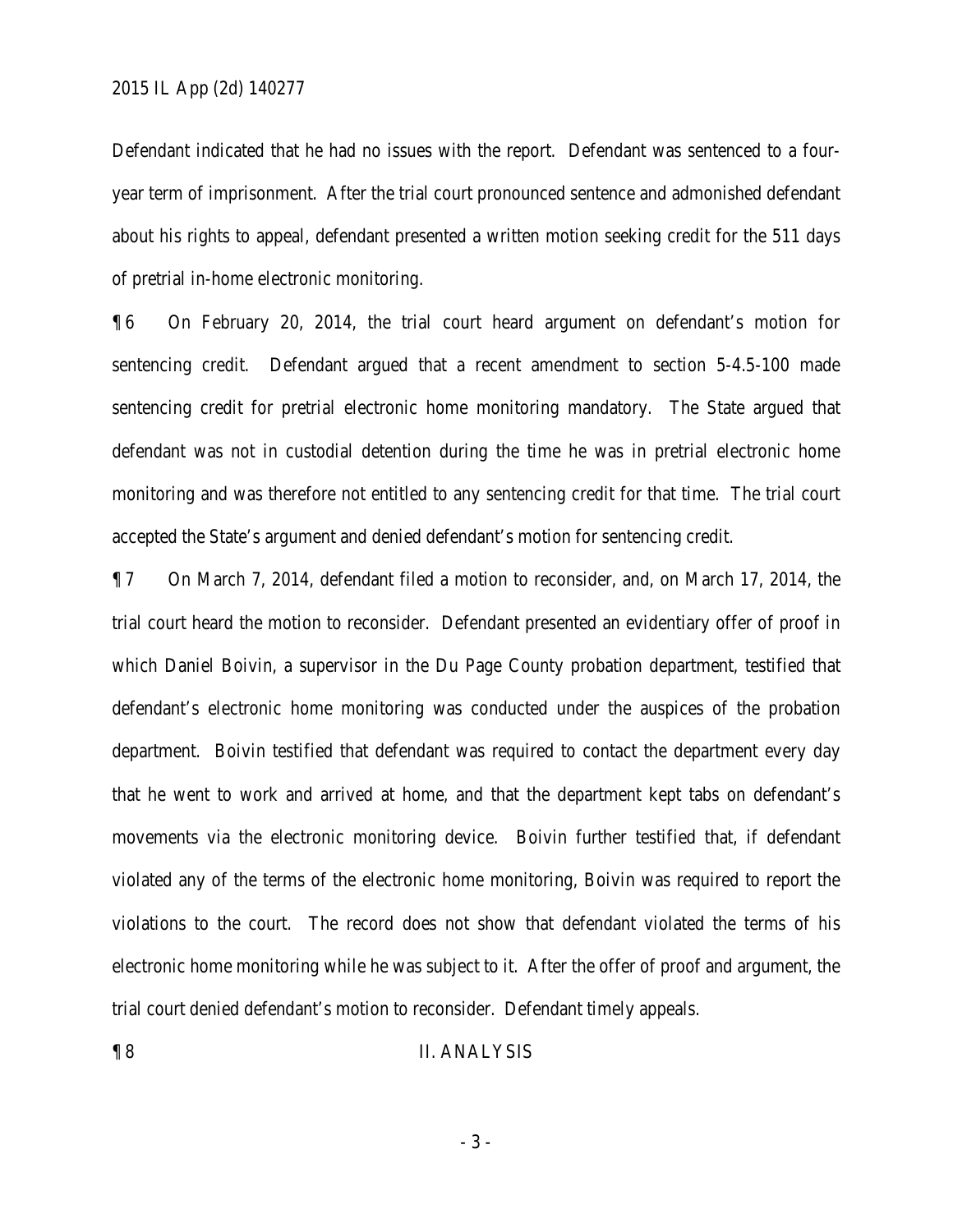¶ 9 On appeal, defendant argues that he is entitled to sentencing credit for the time he spent on in-home electronic monitoring before he was sentenced. According to defendant, the recent amendment of section 5-4.5-100 of the Code of Corrections (P.A. 97-697, eff. June 22, 2012) demonstrates the legislature's intent to make such credit mandatory, where previously (*e.g.*, 730 ILCS 5/5-4.5-100 (West 2010)), the determination to award sentencing credit to defendants on electronic home monitoring was discretionary with the trial court. The State argues that defendant misreads section 5-4.5-100, and that defendant is entitled to credit only for the days spent in custody under that section. The State reasons that, as defendant was not in custody, but was only subject to electronic monitoring, he is not entitled to the credit he seeks. The State further argues this case is on all fours with *People v. Beachem*, 229 Ill. 2d 237 (2008), which explored the difference between a defendant who is in a pretrial custodial detention and a defendant who is subject to bond while awaiting trial, notwithstanding the fact that the amendment to section 5-4.5-100 was enacted some four years after *Beachem* was decided (and, according to defendant, rendering it inapposite). The State also suggests that *People v. Ramos*, 138 Ill. 2d 152 (1990), is still good authority and, when section 5-4.5-100 is read with *Beachem* and *Ramos*, we must conclude that defendant is not entitled to any sentencing credit for his inhome electronic monitoring.

¶ 10 Based on the parties' initial arguments, this court, *sua sponte*, ordered the parties to provide supplemental briefing on the question of:

¶ 11 "whether section 5-4.5-100 of the Unified Code of Corrections (730 ILCS 5/5- 4.5-100 (West 2014) [*sic*]) is ambiguous, especially in light of section 110-10 of the Code of Criminal Procedure (725 ILCS 5/110-10 (West 2014) [*sic*]) and section 5-8A-3 of the Unified Code of Corrections (730 ILCS 5/5-8A-3 (West 2014) [*sic*]) and how a

- 4 -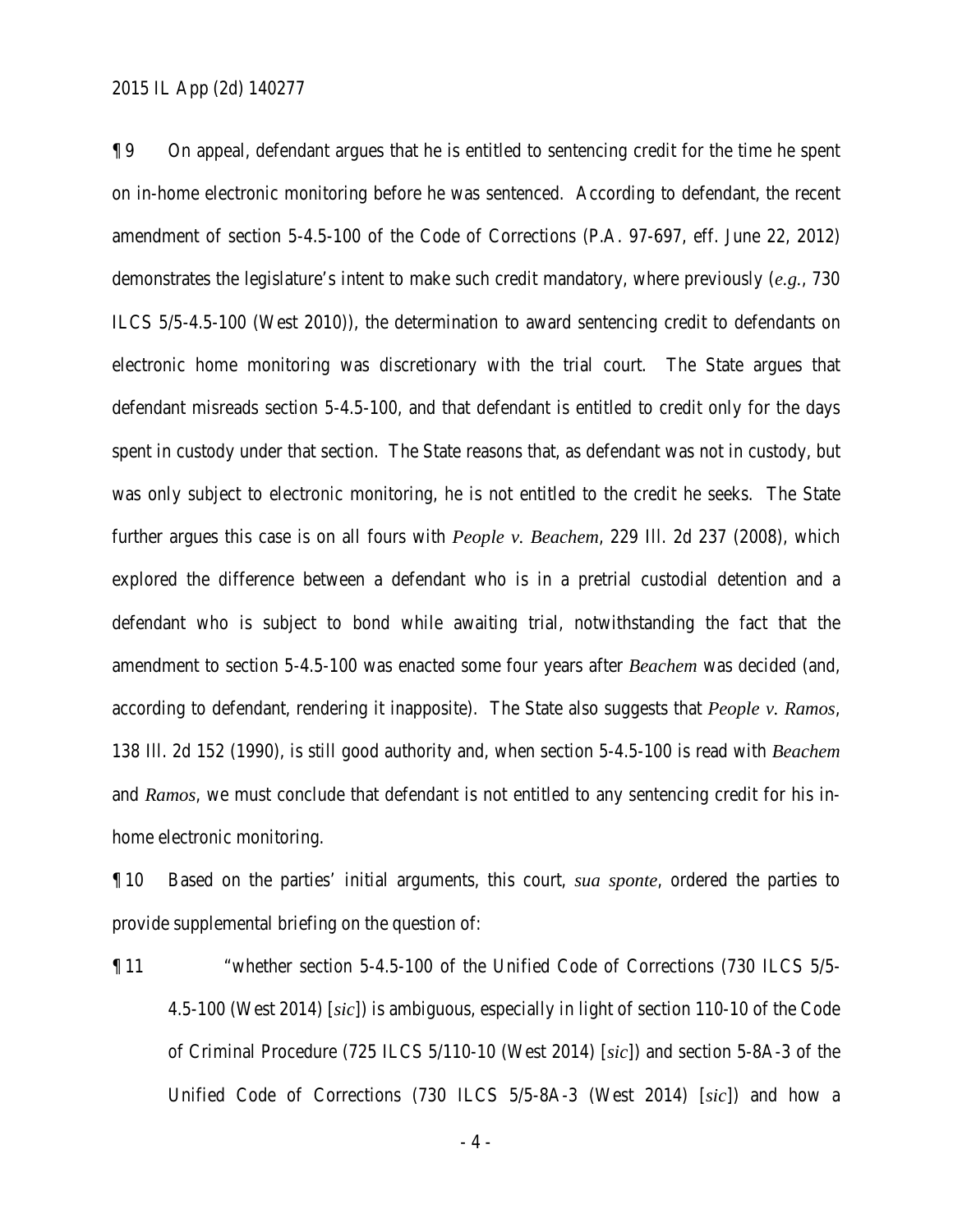determination of ambiguity (or its lack) in section 5-4.5-100 affects [each party's] argument on appeal."

The parties complied and provided supplemental briefs and responses to our question. Defendant argued, in response to our query, that section 5-4.5-100 was not ambiguous and he was entitled to credit for the time he spent on in-home electronic monitoring. Defendant also argued, alternatively, that if we determined section 5-4.5-100 to be ambiguous, then the rule of lenity should apply to our construction of the provision with the result that he should still be granted sentencing credit for the days he spent on bail under an in-home electronic monitoring program. For its part, the State essentially ignored our query and argued that section 5-4.5-100 was inapplicable because defendant was not in custody, but was on bail, for which no sentencing credit was available. The supplemental briefing, somewhat more than the original appellate briefing, also degenerated into pointless *ad hominem* attacks between the attorneys. We admonish both parties that such behavior is not professional and does not effectively advance the interests of the party the attorney is supposed to represent. We expect all attorneys to behave with professionalism, civility, and appropriate decorum in their interactions with opposing counsel as well as with the court.

¶ 12 Defendant also filed a motion to strike the State's supplemental response brief arguing it is both nonresponsive to defendants' arguments raised in his original supplemental brief and continues to be nonresponsive to the issue for which we requested supplemental briefing. Defendant further argues that the State's supplemental response also improperly raises new issues for the first time. The State justifies the content of its supplemental response by noting that it raised the issues that defendant purports to be wholly new in its original response on appeal and providing correct pinpoint citations demonstrating where the issue appeared in its

- 5 -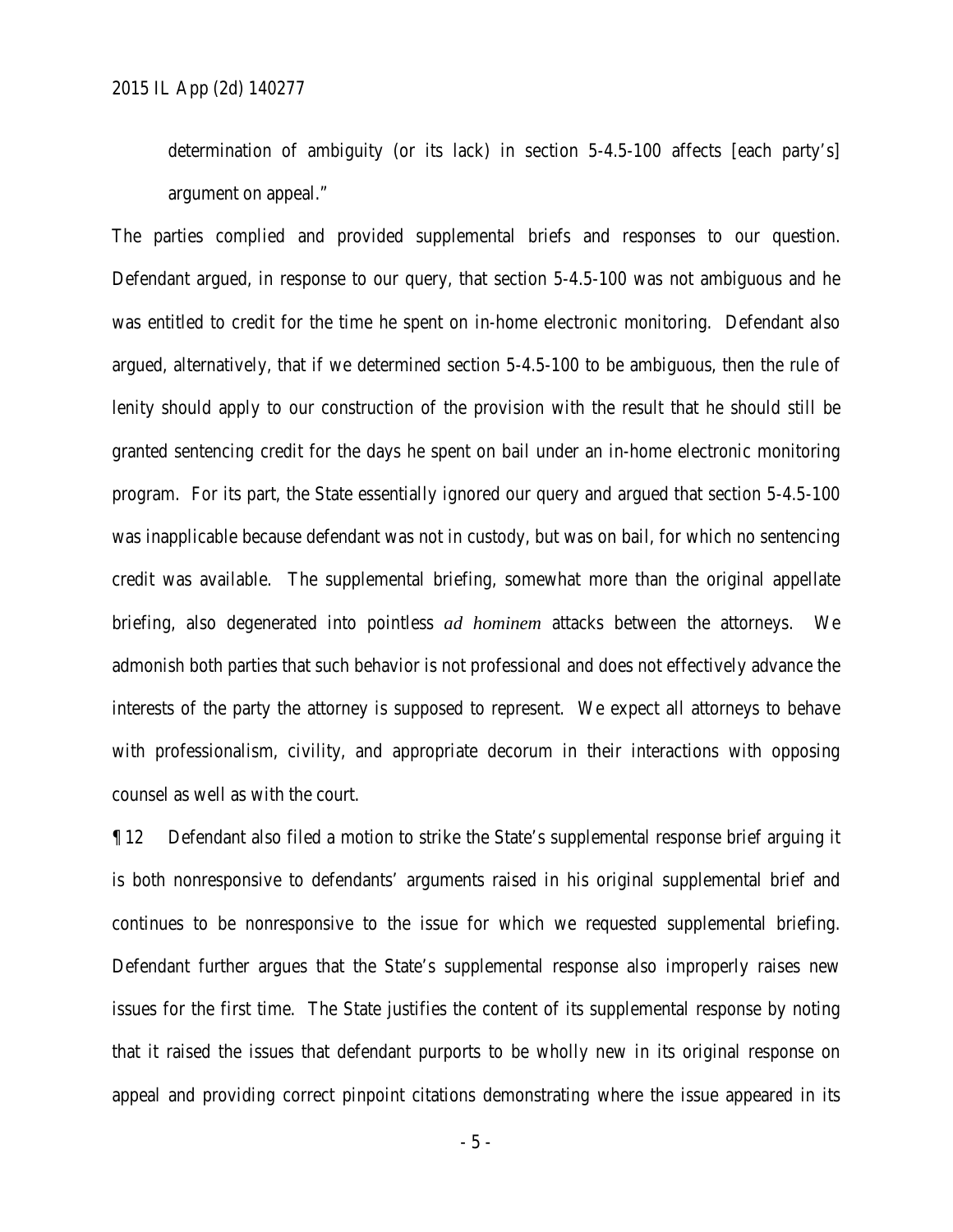original response brief. The State also contends that it was proper to raise the mandatory supervised release (MSR) issue for the first time in its supplemental response brief because defendant's sentence contains a void term, and voidness may be raised at any time.<sup>1</sup> We ordered the motion to strike to be taken with the case, and, after duly considering its merits, we deny it.

¶ 13 The dispositive issue in this case revolves around "home detention" as provided in section 5-4.5-100(b) (730 ILCS 5/5-4.5-100(b) (West 2014)), and whether defendant was participating in such a home detention program. The answer to these issues requires only that we look at defendant's conditions of bail versus the statutorily defined term, "home detention."<sup>2</sup>

¶ 14 A. Bail and Pretrial Services Versus Home Detention

¶ 15 Defendant's bond included a financial term of \$250,000 (with 10% required to be posted), and a number of other terms, including an order for GPS location tracking equipment. The order for GPS tracking equipment included the condition that defendant was required to remain in his residence for 24 hours a day (and this term was later modified to allow defendant to travel to and from his place of employment and work there). In turn, the bail and its conditions were authorized by section 110-1 *et seq.* of the Code of Criminal Procedure (725 ILCS 5/110-1 *et seq.* (West 2012)).

 $\P$ 16 Specifically, section 110-10(b)(14) states that various conditions may be imposed on a defendant's bond, including, pertinently: that the defendant may "[b]e placed under direct

<sup>2</sup>The statutory underpinnings of "home supervision" are discussed below in paragraphs 14-15; likewise, the statutory basis of "home detention" is discussed below in paragraph 16.

- 6 -

<sup>&</sup>lt;u>1</u> <sup>1</sup>To the extent necessary, we will address the State's mandatory-supervised-release issue below.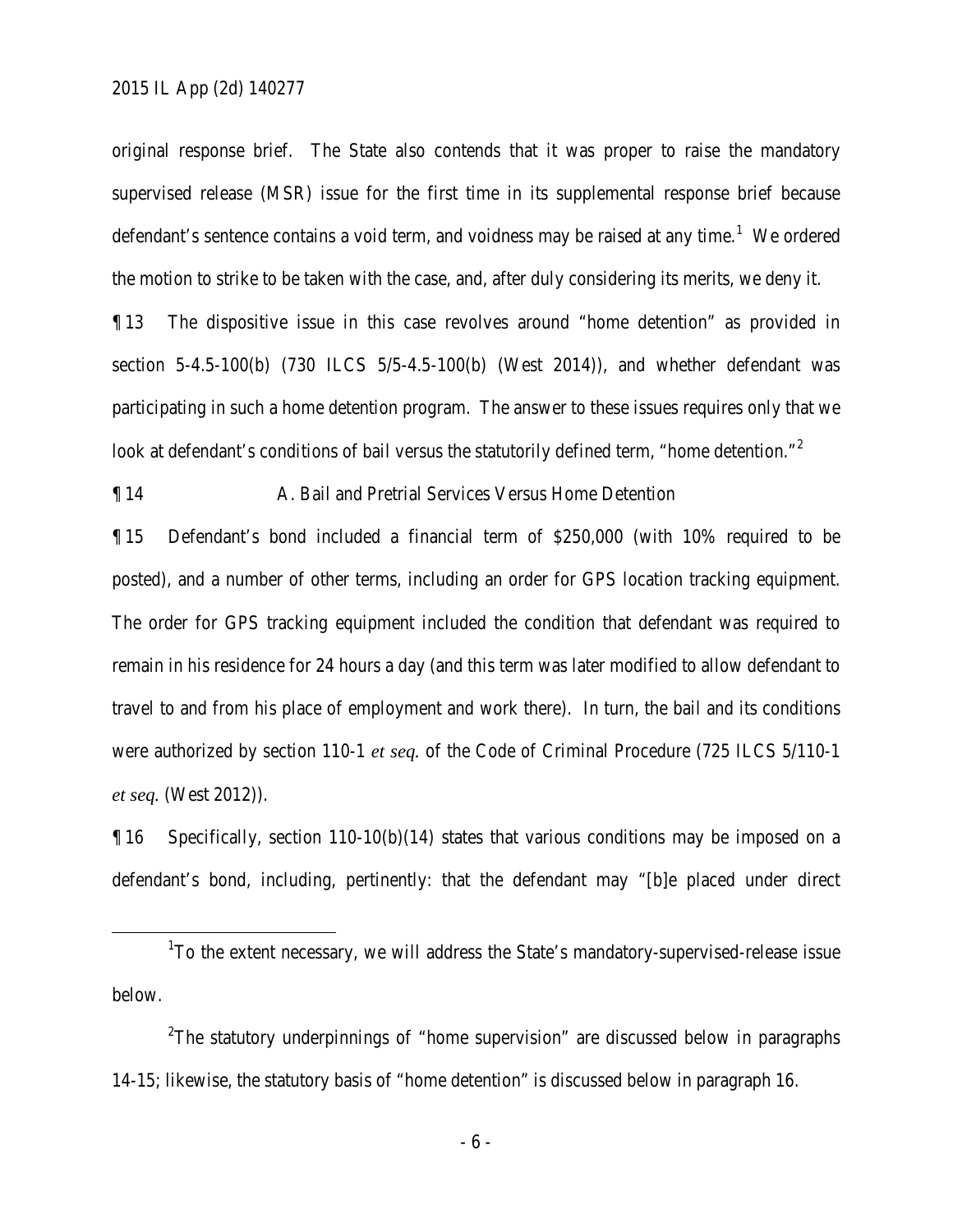supervision of the Pretrial Services Agency, Probation Department or Court Services Department in a pretrial bond home supervision capacity with or without the use of an approved electronic monitoring device subject to Article 8A of Chapter V of the Unified Code of Corrections [(730 ILCS 5/5-8A-1 *et seq.* (West 2012))]." Important to our consideration here is the designation, "home supervision." This term is not defined, so we give it its plain and ordinary meaning. *People v. McChriston*, 2014 IL 115310,  $\P$  15 (an undefined term in a statute is given its plain and ordinary meaning which is often ascertained from the dictionary definition). "Supervision" is defined as "the act, process, or occupation of supervising : direction, inspection, and critical evaluation." Webster's Third New International Dictionary Unabridged 2296 (1993). The meaning of home supervision then, is the inspecting, directing, and evaluating the defendant's compliance with the terms of his bond conditions.

¶ 17 The other piece of the interpretive puzzle is "home detention." Section 5-4.5-100(b) of the Uniform Code of Corrections (730 ILCS 5/5-4.5-100(b) (West 2012)) provides for crediting "home detention:"

> "CREDIT; TIME IN CUSTODY; SAME CHARGE. Except as set forth in subsection (e), the offender shall be given credit on the determinate sentence or maximum term and the minimum period of imprisonment for the number of days spent in custody as a result of the offense for which the sentence was imposed. The Department shall calculate the credit at the rate specified in Section 3-6-3 (730 ILCS 5/3-6-3 [(West 2012)]). Except when prohibited by subsection (d), the trial court shall give credit to the defendant for time spent in home detention on the same sentencing terms as incarceration as provided in Section 5-8A-3. The trial court may give credit to the defendant for the number of days spent confined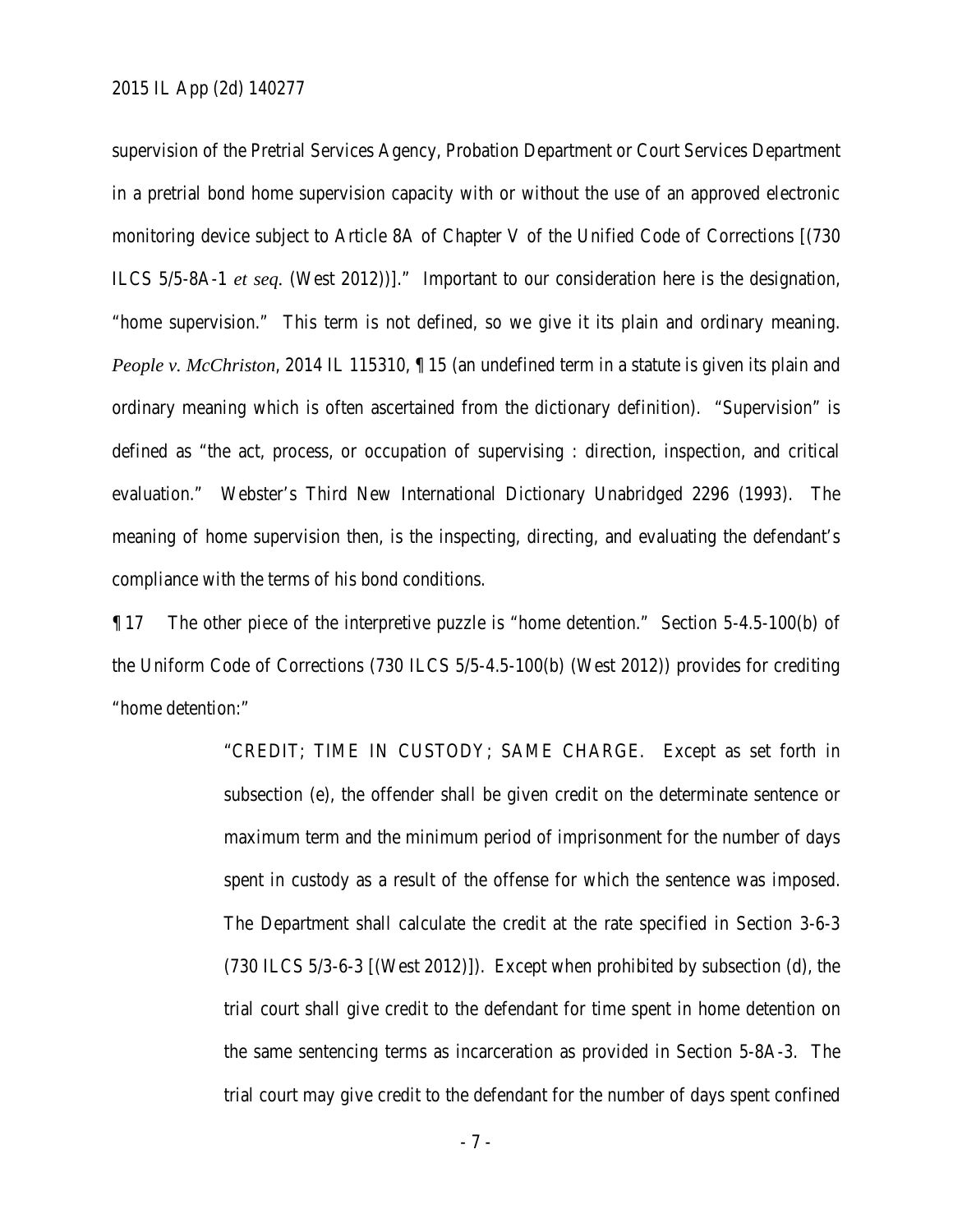for psychiatric or substance abuse treatment prior to judgment, if the court finds that the detention was custodial."

"Home detention" is further defined as "the confinement of a person convicted or charged with an offense to his or her place of residence under the terms and conditions established by the supervising authority." 730 ILCS 5/5-8A-2(C) (West 2012). For our purposes, an offender serving a valid "home detention" will receive sentencing credit; likewise, the offender will be given credit for time spent in "custody." 730 ILCS 5/5-4.5-100(b) (West 2012).

¶ 18 When we compare the terms, "home supervision," and "home detention," we end up with two separate and distinct concepts. For a defendant under home supervision, the agency tasked with the supervisory role will inspect, direct, and evaluate his performance in complying with the requirement he remain at his home. This may sound like "custody," meaning a duty to submit to legal authority. *People v. Riley*, 2013 IL App (1st) 112472, ¶ 12 ("custody" is an expansive concept referring to the duty to submit to legal authority; "incarceration," by contrast, refers to actual, physical confinement). We are, however, foreclosed from reaching such a conclusion by *Ramos*.

¶ 19 In *Ramos*, the defendant was released on bail, but a term of his bail required the defendant to stay in his residence unless he received the prior permission to leave from the court or the probation officer. *Ramos*, 138 Ill. 2d at 154. The defendant argued that his home confinement was the same as custody contemplated in section 5-4.5-100(b) (previously Ill. Rev. Stat. 1987, ch. 38, par. 1005-8-7(b)). The supreme court held that home confinement was unlike incarceration because the offender was not subject to the regimentation of life in jail or prison and was unmonitored while at home, enjoying unrestricted freedom of activity, movement (within the home, of course), and association. *Id.* at 159. The court further held that "custody"

- 8 -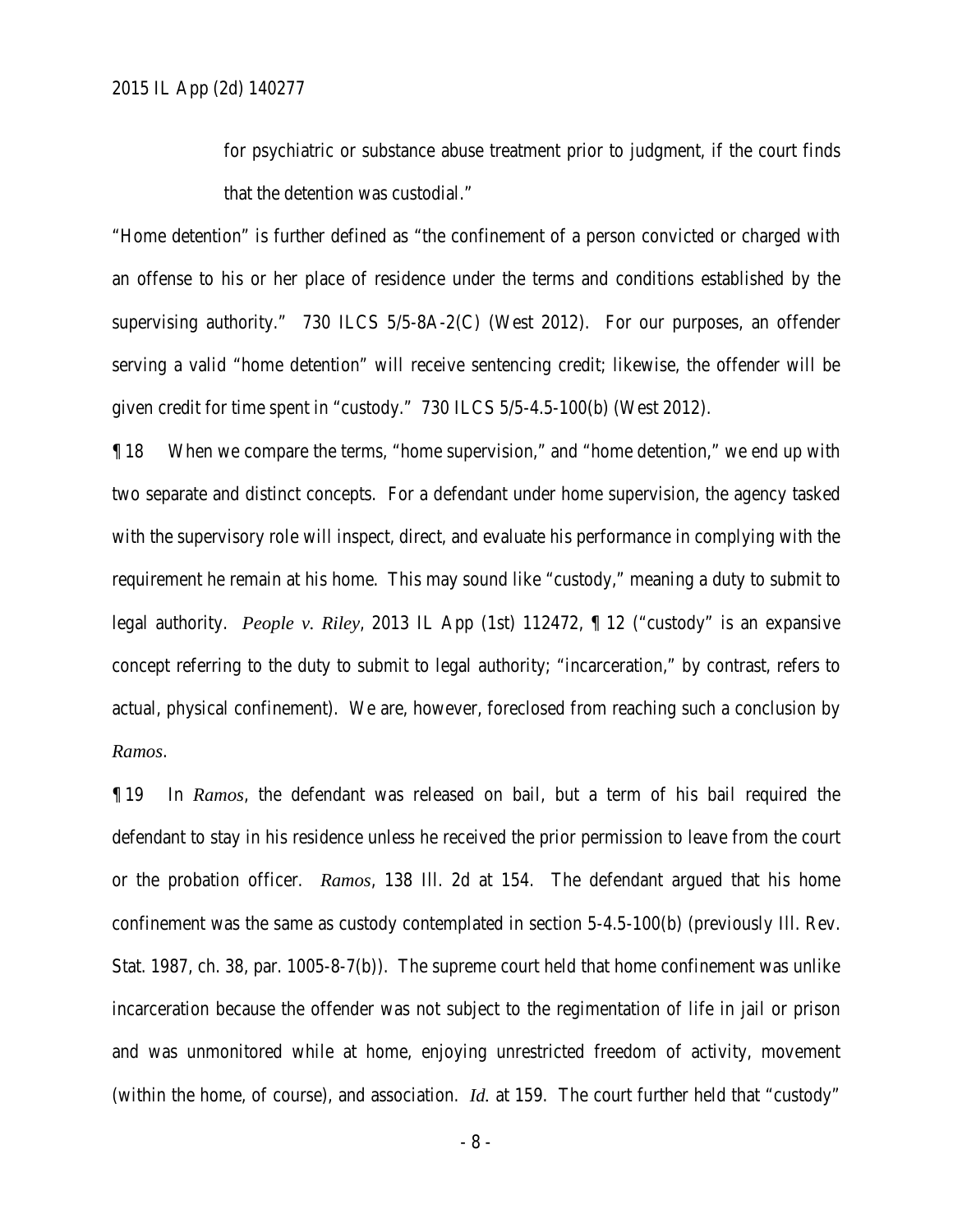did not encompass any time that an offender was released on bond, "regardless of the restrictions that might be imposed on him during that time." *Id.* at 160. Thus, for purposes of sentencing credit, even though a defendant may be subject to the direction of the supervising authority and may have a duty to submit to the agency's authority, any time spent released on bond, even confined to his or her home, does not come under the scope of "custody" under section 5-4.5- 100, because our supreme court in *Ramos* determined that such time would not be eligible for sentencing credit. *Id.*

¶ 20 Our supreme court reinforced its holding in *Ramos* that time on bond would not be deemed "home detention" in *Beachem*, 229 Ill. 2d 237. In *Beachem*, the defendant challenged his sentencing credit calculation, contending that the time he spent in Cook County's Sheriff's Day Reporting Center Program was "custody" under section 5-8-7 of the Code of Corrections (730 ILCS 5/5-8-7 (West 2004), now codified 730 ILCS 5/5-4.5-100 (West 2012)). *Beachem*, 229 Ill. 2d 238, 242. Significantly to our decision here, the court noted that a defendant on bond has significant due process rights, including "judicial procedures that not only protect him from arbitrary arrest, but also provide a means to modify or contest an aspect of denial of bond." *Id.* at 249-50. If the defendant does not comply with the terms of his or her bond, the trial court may issue a warrant for his or her arrest and he or she may still qualify for bail. *Id.* at 250. The defendant may ask to have the terms of bail modified and the defendant is entitled to notice if the State asks to modify the defendant's bail, and the defendant is entitled to certain process if the State has asked to modify the terms of his or her bail, including the right to a hearing, crossexamination of witnesses, and representation of counsel. *Id.*

¶ 21 In contrast, the court noted that the Sheriff's Day Program did not provide a defendant with any of the process that he or she was entitled to while under bond. *Id.* at 250-51. The

- 9 -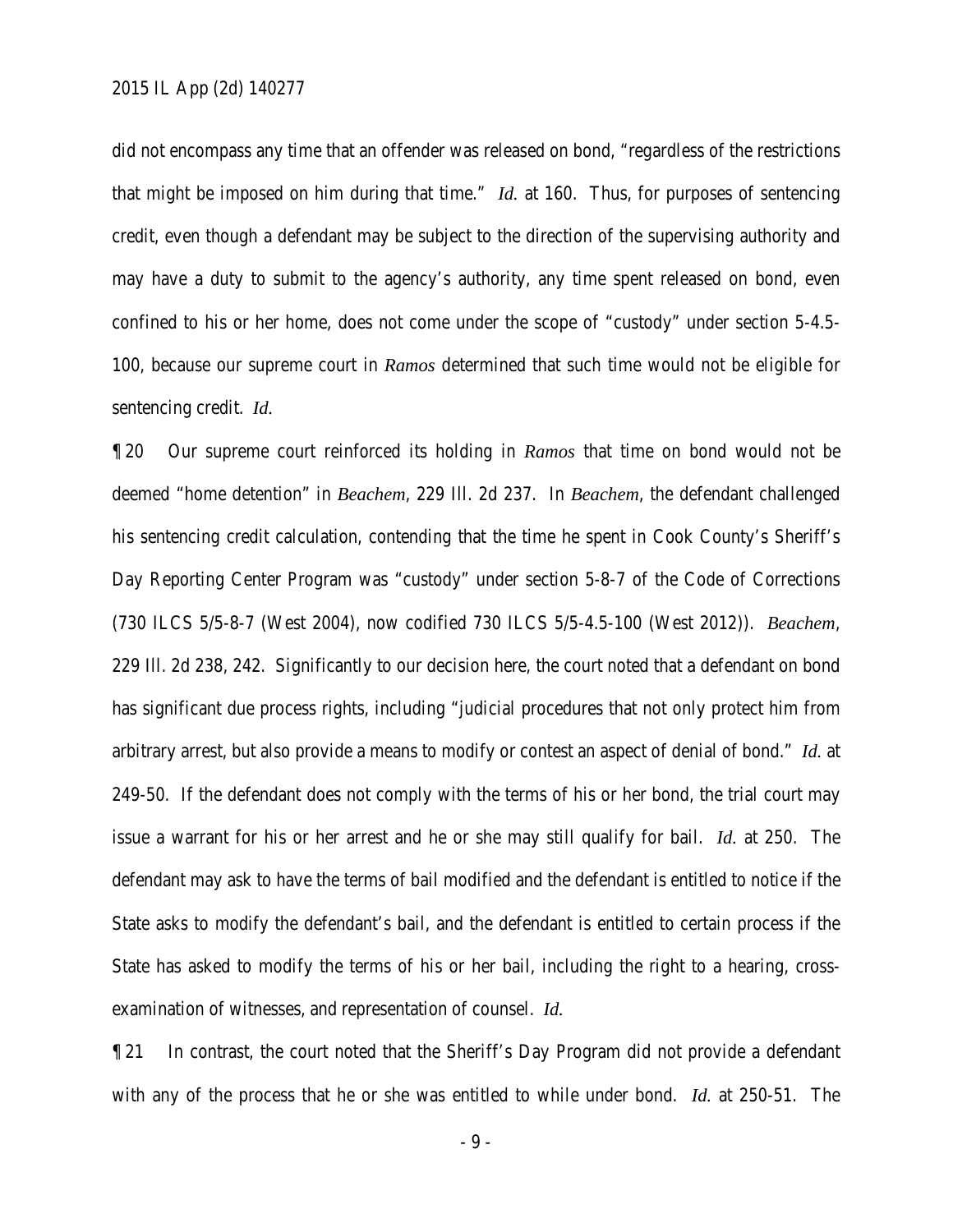defendant cannot challenge the terms of the Program, whether he is selected to participate in the Program; if the defendant is charged with violating Program rules, he has no right to a hearing or to counsel. *Id.* at 251.

¶ 22 The court further addressed the confinement aspects of the Program, noting that it had aspects of confinement, albeit not 24 hours a day, but the defendant was required to report to a specific location for between three and nine hours a day, and he was subjected to a " 'strictly supervised environment.' " *Id.* at 253. The court emphasized that the defendant was not "free to come and go as he pleased. He was not free to structure his day as he saw fit. He was obligated to report at an established time to and participate in a state-run program." *Id.* If the defendant did not appear and report to the Program, he was subject to immediate arrest and reincarceration. *Id.* Based on these factors, the court held that, "unlike a defendant on a traditional bond, a defendant in the Program is not only under the 'constructive custody of the sheriff, he is also under the sheriff's physical custody for several hours a day." *Id.*

¶ 23 We further note, amplifying the *Beachem* court's recognition that, unlike bond, participation in the Program subjected a violator to arrest and reincarceration (*id.*), the Electronic Home Detention Law expressly spells out that a participant who violates the terms of his or her detention is subject to prosecution for escape in addition to immediate arrest and reincarceration. 730 ILCS 5/5-8A-4(H) (West 2012); 730 ILCS 5/5-8A-4.1 (West 2012). If convicted of escape arising from the violation of the terms of his or her pretrial electronic home detention, the defendant's sentence is mandatorily consecutive to the term imposed upon conviction of the charged offense. 730 ILCS 5/5-8-4(d)(8) (West 2012). These limitations on a defendant's liberty when he or she is participating in a home detention program pursuant to the Electronic Home Detention Law clearly distinguish the rights enjoyed by a defendant on bond from the

- 10 -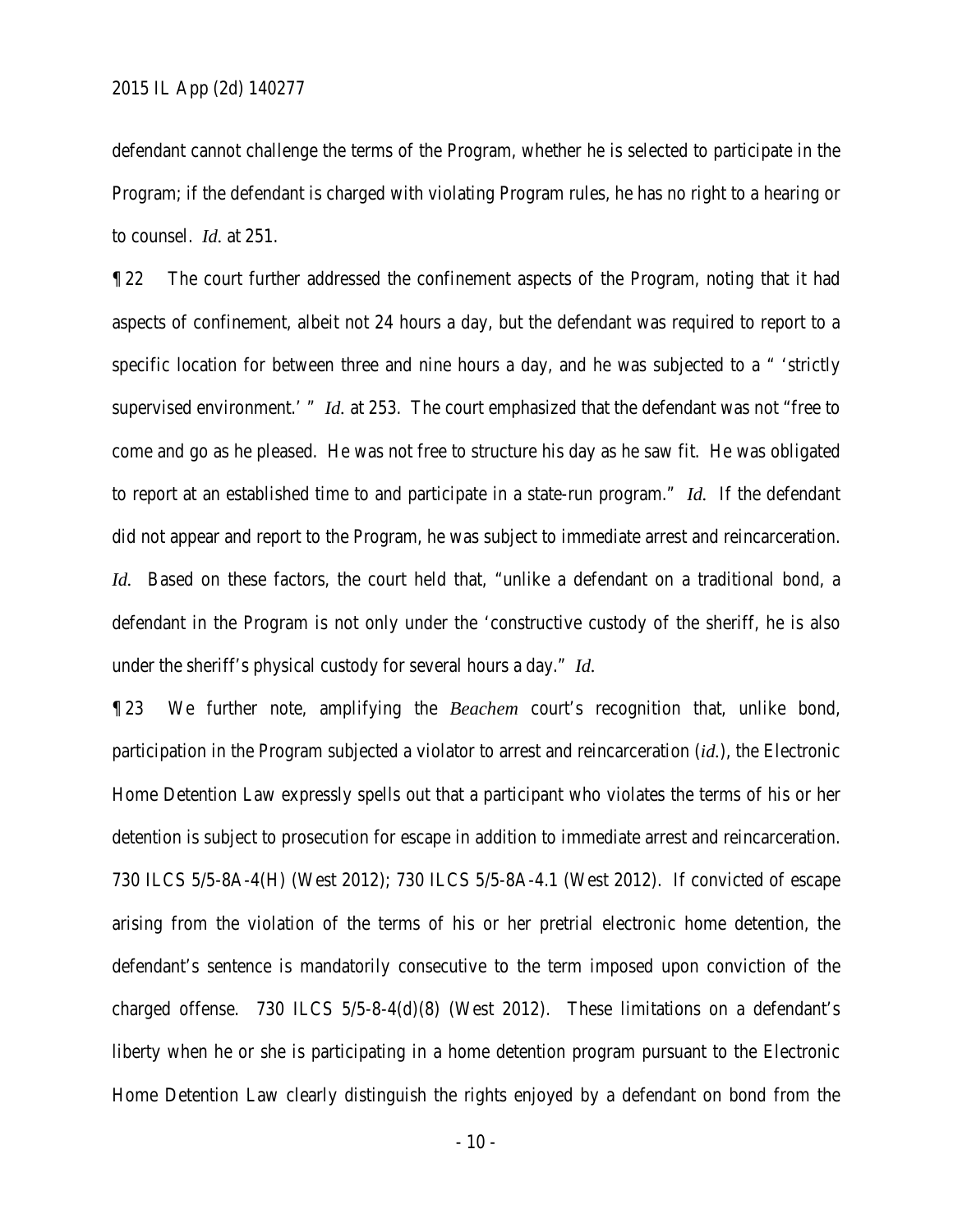obligations of a defendant held in pretrial electronic home detention, and amplify the conclusion of the *Beachem* court.

¶ 24 These two cases (plus the limitations on a defendant's liberty discussed above) are illustrative of significant differences between bond, custody, and confinement. In *Ramos*, the court held that bond conditions would never qualify as "custody" or "confinement" under the current section 5-4.5-100(b) (*Ramos*, 138 Ill. 2d at 160), and in *Beachem*, the court specifically contrasted the features of bond and differentiated them from both "custody" and "confinement" (*Beachem*, 229 Ill. 2d at 250-53). Under *Ramos* and *Beachem*, then, we must conclude that home supervision *as a condition of bond*, as is the case here, does not constitute either confinement or custody as those terms are understood in section 5-4.5-100(b) of the Code of Corrections.

¶ 25 Further, we note that, pursuant to section 5-4.5-100 and other related provisions, home detention *is* defined as confinement, meaning actual physical confinement. 730 ILCS 5/5-8A-2(C) (West 2012). Home supervision, on the other hand, is by definition without the element of confinement necessary to make it equivalent to home detention. *Ramos*, 138 Ill. 2d at 160. As a result, we conclude that the difference in terminology between the bail provisions (725 ILCS 5/110-10(b)(14) (West 2012)), and the sentencing credit provisions (730 ILCS 5-4.5-100(b) (West 2012)), is intentional, self conscious, and significant.

¶ 26 If home detention is confinement, then *Ramos* and *Beachem* both hold that home monitoring as a condition of bond is not confinement. *Ramos*, 138 Ill. 2d at 160; *Beachem*, 229 Ill. 2d at 253-54. Put another way, home monitoring as a condition of bond lacks the element of confinement necessary to fall under "home detention" as defined in the statutes and case law. This conclusion is reinforced *People v. Smith*, 2014 IL App (3d) 1305048. *Smith* held that the

- 11 -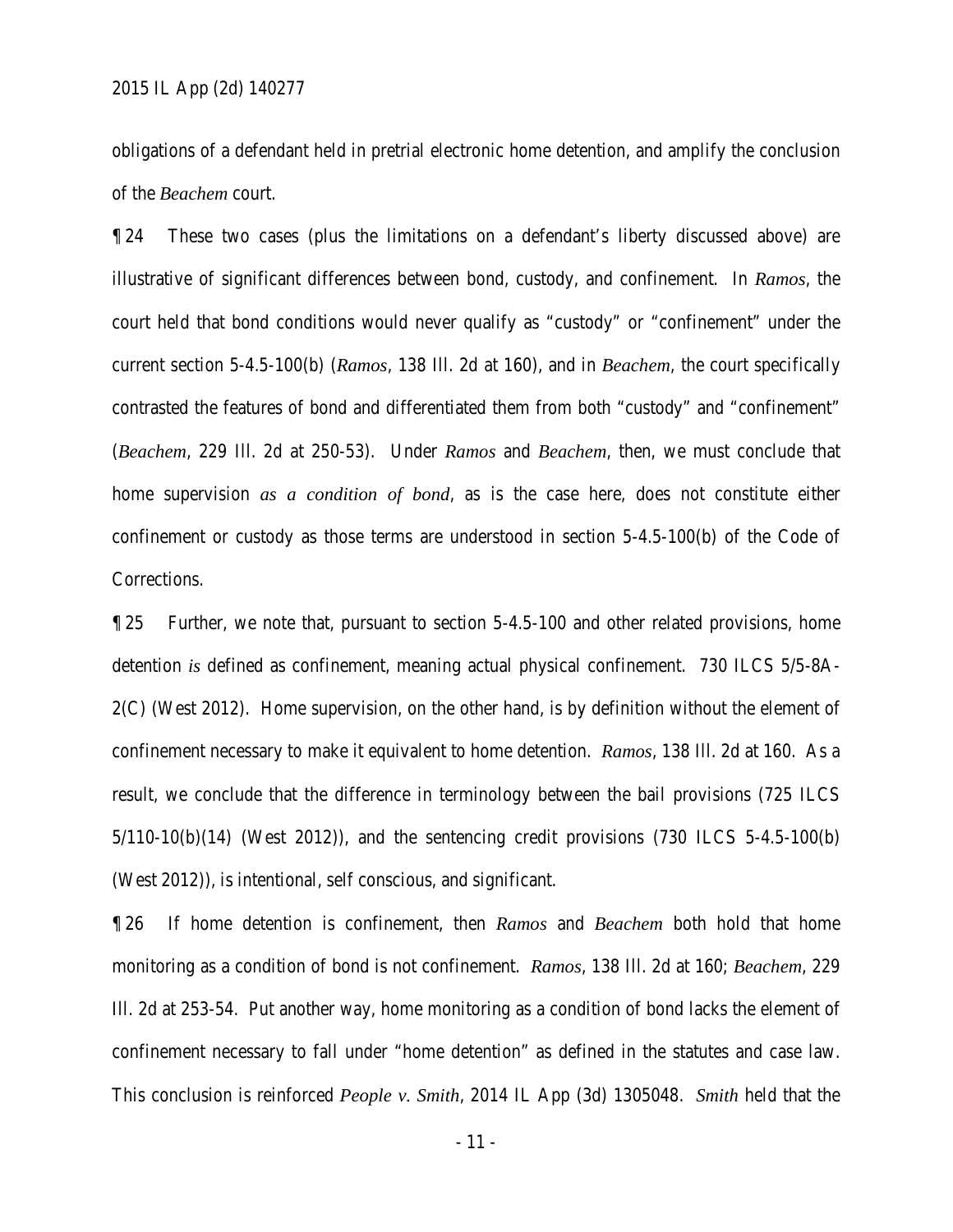Unified Code of Corrections "does not anticipate [allowing] sentencing credit for time spent released on bond." *Id.* ¶ 43. In reaching this conclusion, the court relied on *Ramos* (*id.* ¶¶ 16- 21) and *Beachem* (*id.* ¶¶ 23-29). Thus, if defendant's placement on home supervision was not custody, it also was not home detention, either condition being necessary as a prerequisite to receiving sentencing credit for time spent on pretrial release.

¶ 27 Likewise, this court, relying on *Smith*, held that a defendant who was released on bond under the condition of electronic monitoring was not entitled to sentencing credit for that time. *People v. Stolberg*, 2014 IL App (2d) 130963,  $\parallel$  50. In that case, the defendant sought credit "for the time that he spent on electronic monitoring before trial." *Id.* ¶ 49. Relying on the passage in *Smith* holding "that 'home confinement pursuant to an appeal bond does not qualify as custody entitling one to credit against his sentence under the statute' " (*id.* ¶ 50 (quoting *Smith*, 2014 IL App (3d) 130548, ¶ 35), this court held that it agreed "with the reasoning in *Smith*," and it concluded that, "because [the] defendant was released on bond while being subject to electronic monitoring, the trial court did not err in refusing to give him a credit" (*id.*). With these principles in mind, we now consider what the difference between "home detention" and "home supervision" means for this case.

¶ 28 Here, defendant is seeking to obtain sentencing credit for the time he was out of jail on bond with a condition of home supervision, limiting his movements to his home and workplace. The statutory bail provision expressly states that, as a condition of bond, an offender may be placed into "a pretrial bond home supervision capacity with or without the use of an approved electronic monitoring device \*\*\*." 725 ILCS 5/110-10(b)(14) (West 2012). The fact that subsection (b)(14) also expressly references the Electronic Home Detention Law (730 ILCS 5/5- 8A-1 *et seq.* (West 2012)) does not suffice to confer equivalency between home supervision and

- 12 -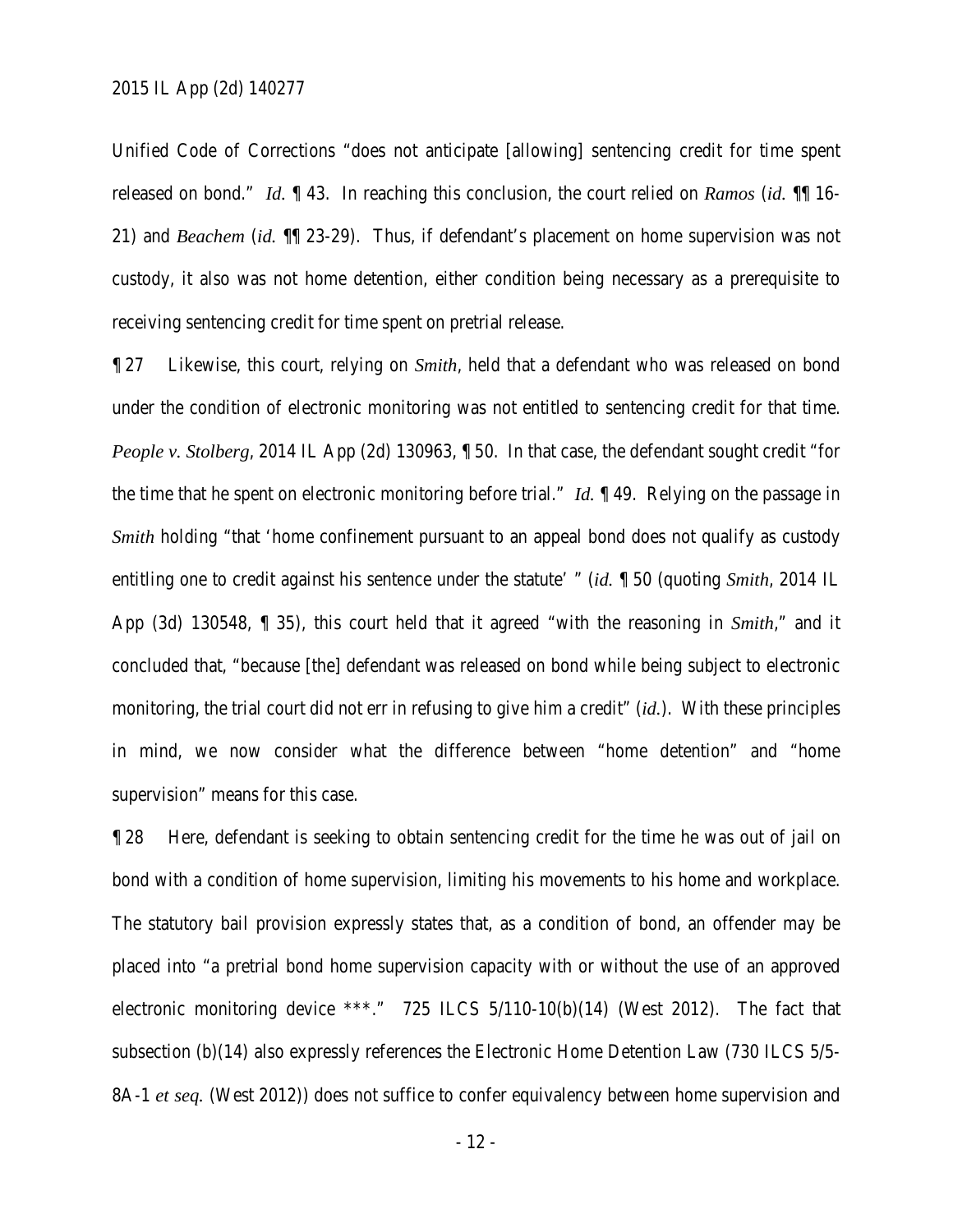home detention. The term, "home supervision" nowhere appears in the Home Detention Law. Instead, the Home Detention Law uses (and defines) the term, "home detention." The usage of two separate terms in the related statutes suggests that the legislature did not intend them to be synonymous. Rather, it suggests that the legislature intended that they mean different things. See *Village of Lake in the Hills v. Niklaus*, 2014 IL App (2d) 130654, ¶ 21 (the expression of one thing implies the exclusion of the other). In other words, the use of "home supervision" in the bail provisions means that the legislature did not intend that any time an offender was released on bond with a condition that he remain at his residence (or even his residence and workplace), he would not automatically be deemed to have been placed in a home detention program thereby making him eligible for sentencing credit. Instead, if he were placed in a home detention program, the trial court would have to expressly state that the offender was being confined in a home detention program, and the requirements of that program would have to be followed in order for the offender to later qualify for sentencing credit. In short, considering our foregoing examinations and analysis, we hold that the legislature consciously and thoughtfully intended "home supervision" pursuant to the bail provisions of the Code of Criminal Procedure and "home detention" pursuant to the Unified Code of Corrections to mean separate and discrete things.

### ¶ 29 B. The Parties' Argument

¶ 30 Defendant steadfastly argues that he was placed in electronic home detention and, under section 5-4.5-100 (730 ILCS 5/5-4.5-100 (West 2012)), he is entitled to sentencing credit for the time he spent on pretrial electronic home detention. We need not address this argument because defendant's starting supposition, that he was on electronic home detention, is erroneous. Because defendant was not on electronic home detention, section 5-4.5-100 is not applicable, and

- 13 -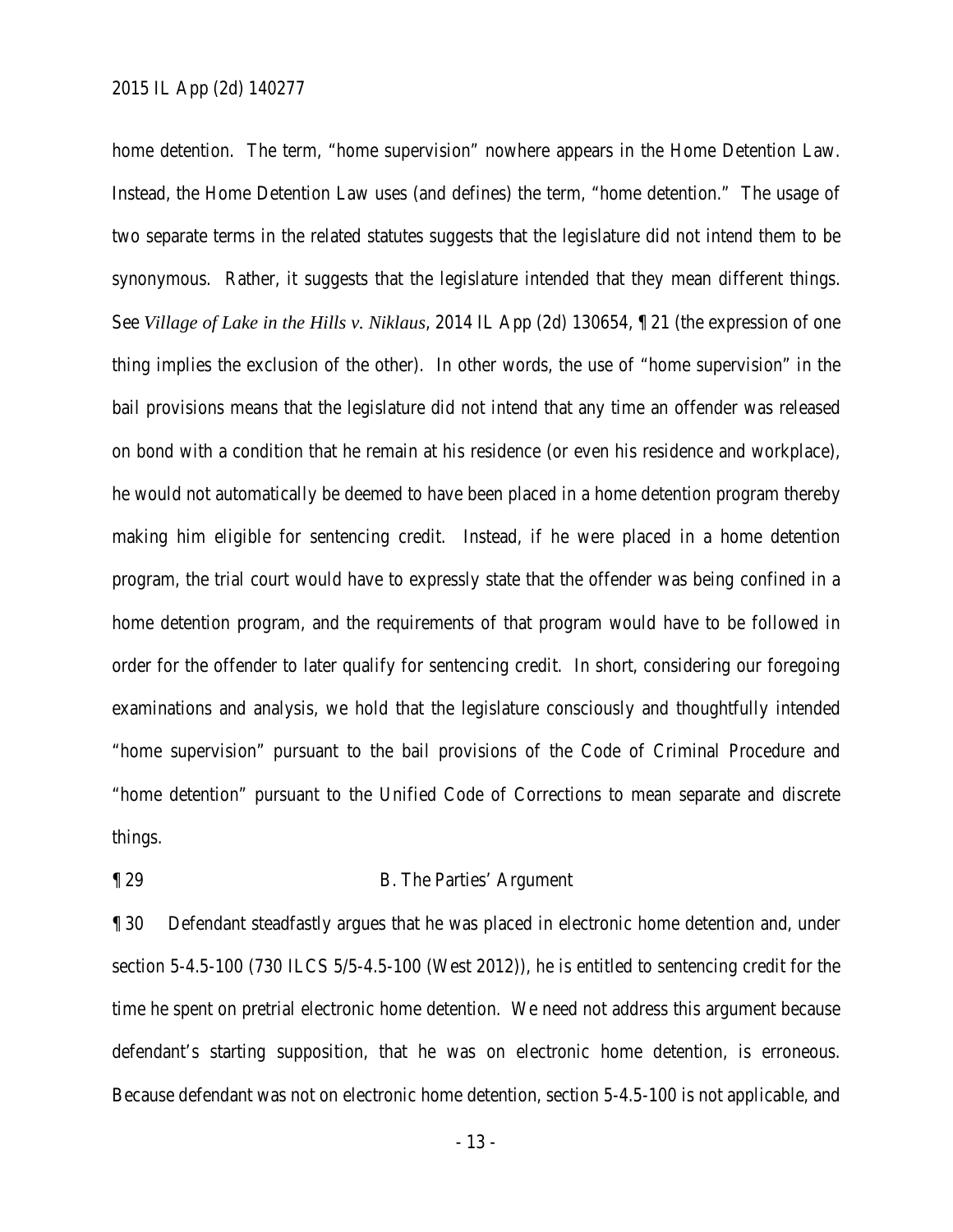this matter is fully resolved with the analysis in Section A above. All that remains is to discuss the effect of the difference between home supervision and home detention.

### ¶ 31 C. Applying Law to Facts

¶ 32 Defendant argues he is entitled to sentencing credit for the 511 days he spent "on electronic home monitoring prior to judgment." However, defendant's time spent on electronic home monitoring was actually home supervision under section  $110-10(b)(14)$  of the Code of Criminal Procedure (725 ILCS 5/110-10(b)(14) (West 2012)) pursuant to the conditions of bail, and therefore ineligible for sentencing credit for the time spent in home supervision. *Ramos*, 138 Ill. 2d at 160.

¶ 33 Next, because defendant's in-home electronic monitoring did not equate to "home detention" as defined in the statutes, we consider whether defendant's restrictions due to in-home electronic monitoring qualify him to receive credit for that time. We hold it does not. In *Ramos*, the defendant was released on bail, but a term of the defendant's bail bond required him to stay in his residence unless he received the prior permission to leave from the court or the probation officer. *Id.* at 154. The defendant argued that his home confinement was the same as custody contemplated in section 5-4.5-100(b) (previously Ill. Rev. Stat. 1987, ch. 38, par. 1005-8-7(b)). The supreme court held that home confinement was unlike incarceration because the offender was not subject to the regimentation of life in jail or prison and was unmonitored while at home, enjoying unrestricted freedom of activity, movement (within the home, of course), and association. *Id.* at 159. The court further held that "custody" did not encompass any time that an offender was released on bond, "regardless of the restrictions that might be imposed on him during that time." *Id.* at 160. Likewise here. While defendant was confined to his residence and, later to his place of employment and his residence, the central fact was that these restrictions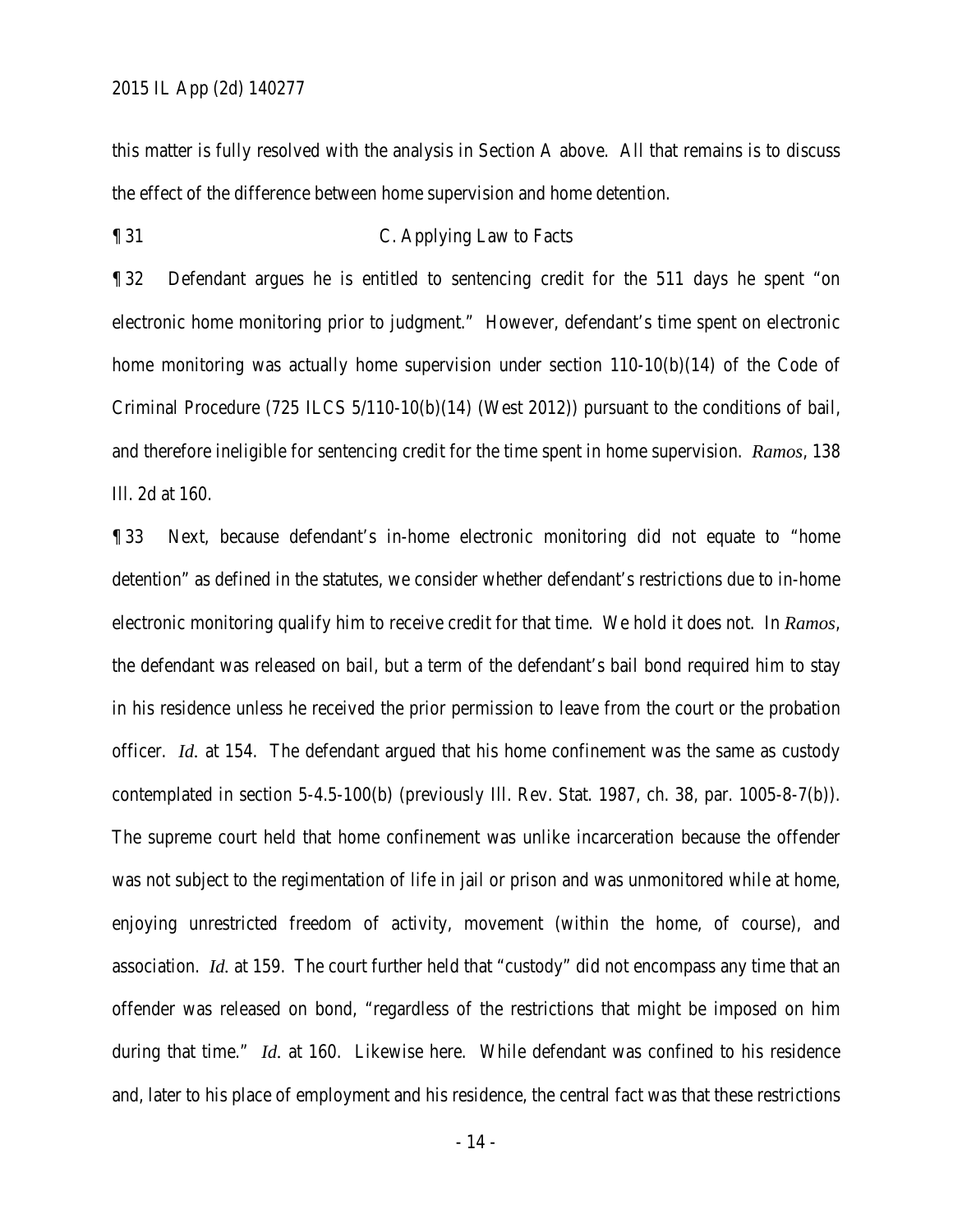were conditions of his bail, and *Ramos* held clearly that time spent on bail, regardless of the movement restrictions placed on a defendant, did not qualify to receive sentencing credit. *Id.* at 160, 162. We therefore hold, in accord with *Ramos*, that even if we deny defendant's contention that he was on "home detention," but accept that his in-home electronic monitoring was tantamount to custody, we cannot give him sentencing credit because he was on bond and *Ramos* prohibits the award of sentencing credit for time spent on bond no matter how restrictive the conditions. *Id.*; see also *Beachem*, 229 Ill. 2d at 250-53 (differentiating between conditions of bond and "custody" or "confinement").

¶ 34 Defendant argues strenuously that, because of the recent amendment, section 5-4.5-100 unambiguously entitles him to credit for the time spent on pretrial home electronic monitoring. Before June 22, 2012, section 5-4.5-100 stated, pertinently, that "the trial court may give credit to the defendant for time spent in home detention \*\*\* if the trial court finds that the detention \*\*\* was custodial." 730 ILCS 5/5-4.5-100(b) (West 2010). After June 22, 2012, the statute was amended to state, pertinently, that "the trial court shall give credit to the defendant for time spent in home detention \*\*\*." 730 ILCS 5/5-4.5-100(b) (West 2012). We agree with defendant that the change represents a requirement that a defendant is now required to receive sentencing credit for time spent in home detention. Defendant, however, did not consider the impact of his bail agreement and whether it was compatible with "home detention" under the statute. As we have noted, home supervision pursuant to a bail agreement is distinct from home detention under the Electronic Home Detention Law. Accordingly, even though defendant appears to be correct about the recent amendment to section 5-4.5-100, it is inapplicable because defendant was on home supervision and therefore not eligible to receive any benefit from the recent amendment to section 5-4.5-100.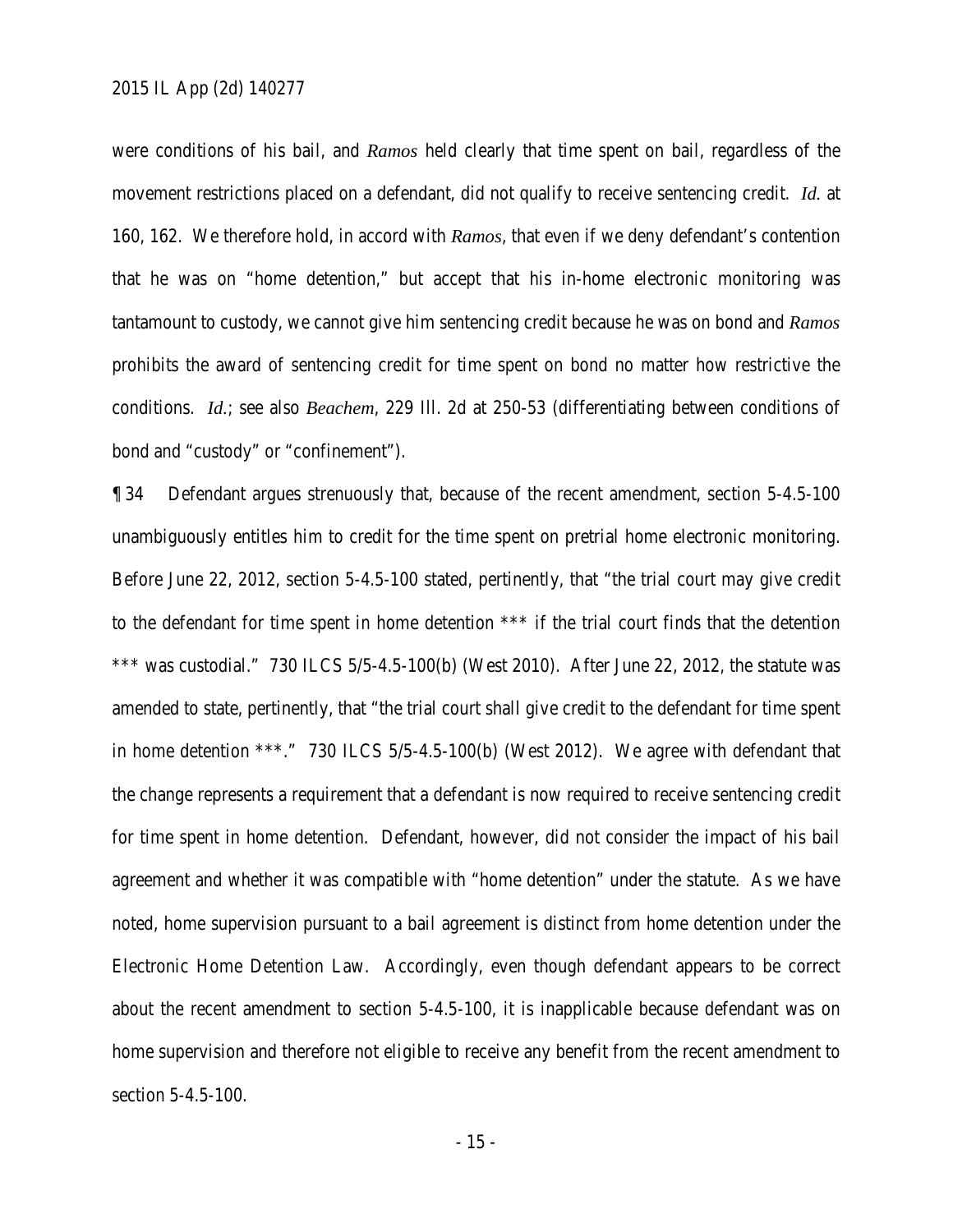¶ 35 D. Supervising Authority

¶ 36 We can take another tack in deciding the issue of whether defendant was in home detention. One of the lines of defendant's argument asserts that his pretrial electronic home monitoring was established and overseen by the Du Page County probation department, and that the probation department is an entity that may supervise persons serving time under electronic home detention. Defendant further notes that he was, in fact, supervised by the Du Page County probation department because the department provided an electronic monitor and he was required to contact the department daily, when he left for work and when he returned home. In addition to the restrictions on his liberty entailed by the electronic home monitoring, he was under the probation department's close supervision, thereby qualifying his pretrial electronic home monitoring to be deemed "electronic home detention" as the term is used in the pertinent statutes.

¶ 37 The Electronic Home Detention Law defines "home detention" as "the confinement of a person convicted or charged with an offense to his or her place of residence under the terms and conditions established by the supervising authority." 730 ILCS 5/5-8A-2(C) (West 2012). For the sake of argument, we accept an equivalence between home supervision and home detention in order to illustrate this alternative analysis, even though, as we have demonstrated above, there is actually no equivalence between home supervision as a condition of a pretrial bond, and home detention. Returning to the alternative analysis, "supervising authority" is in turn defined as "the Department of Corrections, probation supervisory authority, sheriff, superintendent of municipal house of corrections or any other officer or agency charged with authorizing and supervising home detention." 730 ILCS 5/5-8A-2(E) (West 2012). Thus, not only must the offender be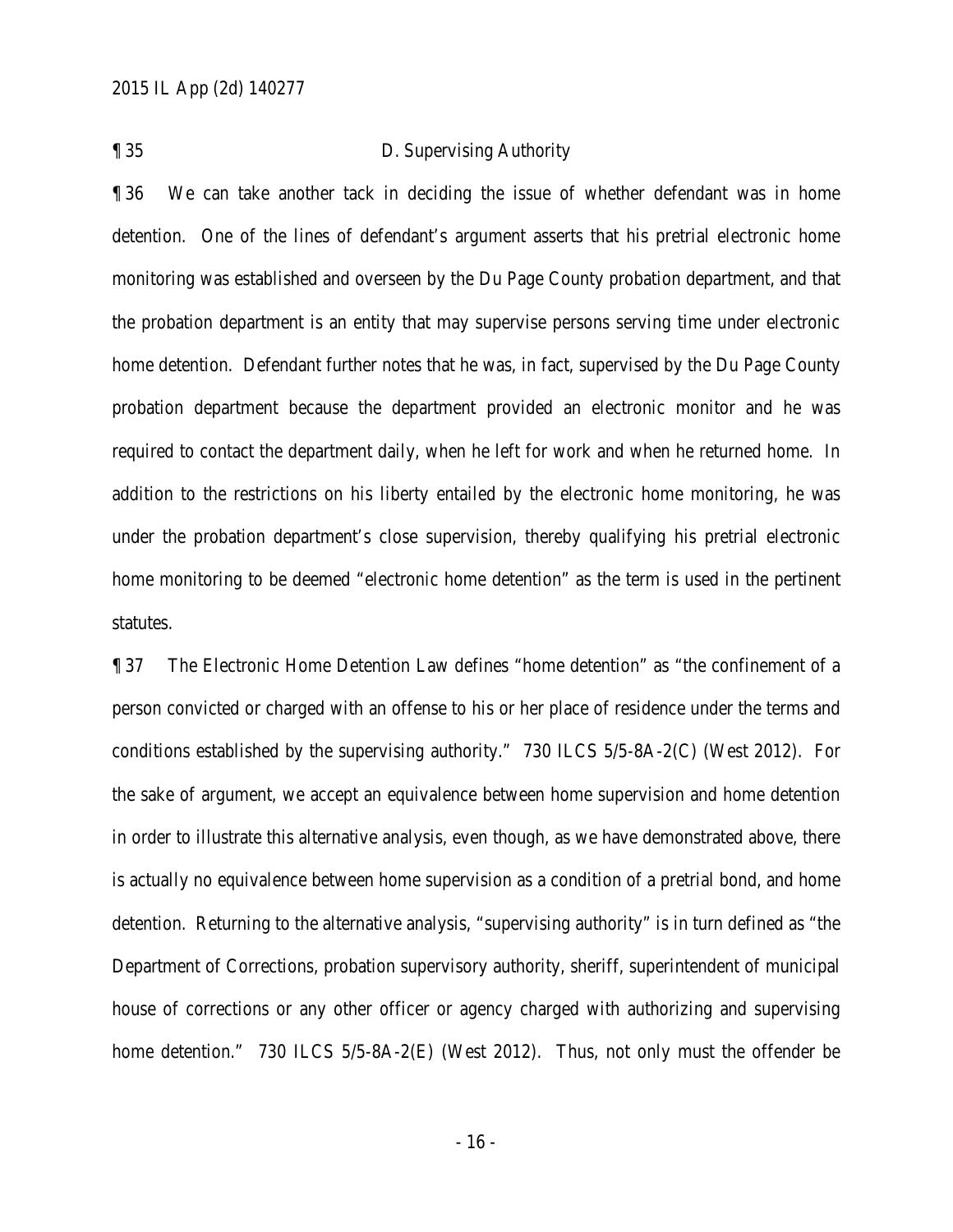#### 2015 IL App (2d) 140277

confined to his or her residence, that confinement must be pursuant to the terms and conditions established by the supervising authority, which includes the probation department.

¶ 38 The *Smith* court included a second rationale in reaching its holding that the defendant there had not been on "home detention." *Smith*, 2014 IL App (3d) 130548, ¶¶ 35-43. In *Smith*, the trial court released the defendant on bond awaiting the resolution of his appeal. *Id.* ¶ 4. As a condition of his appeal bond, the defendant was required to wear a monitoring bracelet at all times, and defendant's release on bond was monitored by a private traffic school. *Id.* ¶ 5. Among the defendant's restrictions (and like defendant in this case) was a requirement to remain in his residence, but with permission to leave and attend his employment. *Id.*

¶ 39 The appellate court affirmed the denial of sentencing credit for the time that the defendant spent on in-home electronic monitoring. *Id.* ¶ 43. The appellate court rejected the defendant's argument that he was on "home detention" because he was " 'supervised by probation.' " *Id.*  $\parallel$  42. The appellate court noted that the defendant's bond-release was supervised by a private traffic school and not by the probation department, notwithstanding the defendant's representation. *Id.* The court reasoned, pertinently, that, even if the defendant had been supervised by the probation department, he still would not have been on home detention (and qualified for sentencing credit), because the trial court, not the probation department, established the terms and conditions of the defendant's bond. *Id.* ¶ 43. The court further noted that the "[d]efendant possessed the same right as the probation department to request that the court change the conditions and terms of his release. *Id.*

¶ 40 Here, unlike *Smith*, defendant's in-home electronic monitoring was supervised by the Du Page County probation department and not by a nongovernmental private entity. Still, defendant was not on "home detention" under the statutes because it was the trial court, not the probation

- 17 -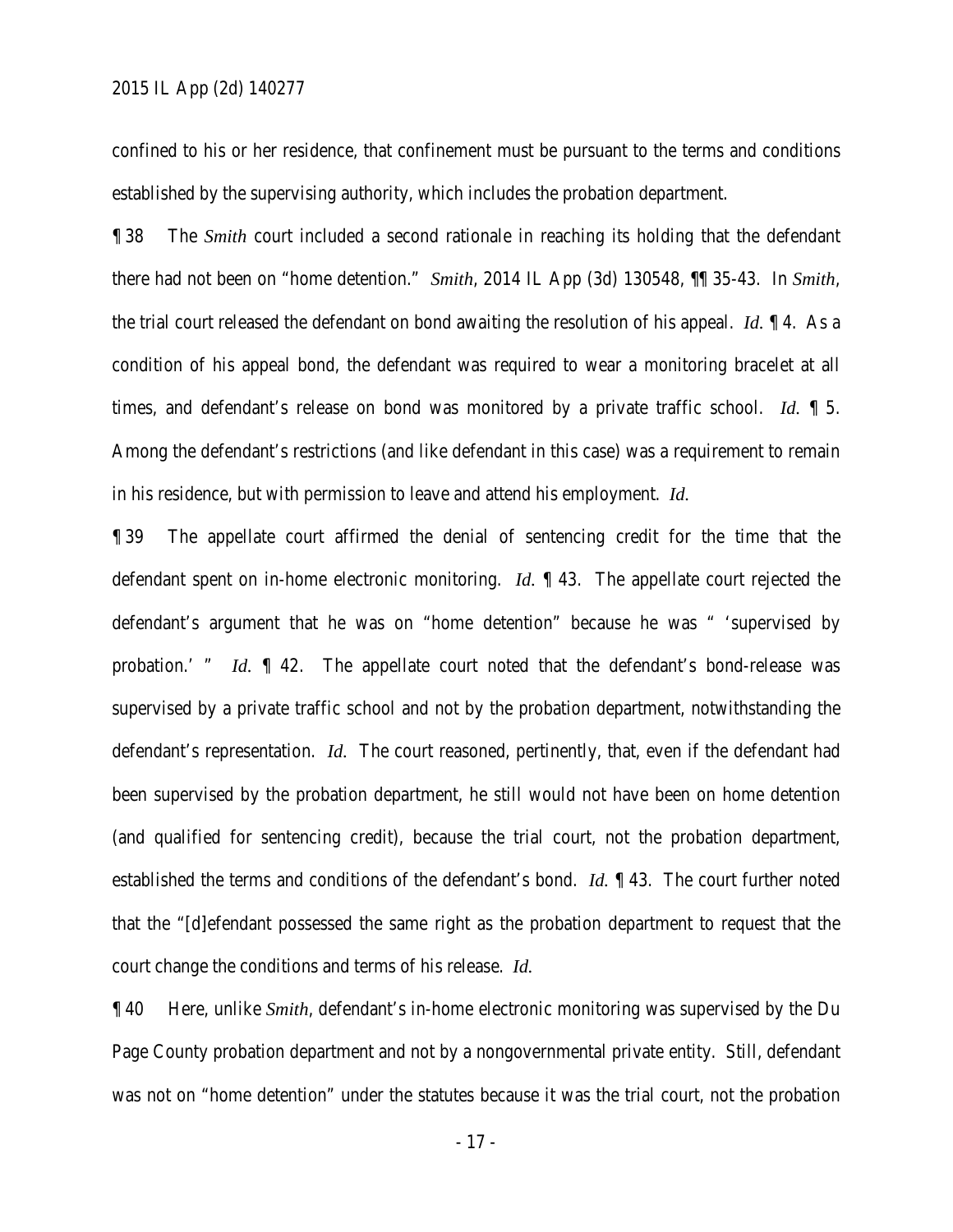department, that established the terms and conditions of defendant's bond, including the condition of in-home electronic home monitoring and occasional absences from home. Initially, the trial court allowed bond with the condition that defendant was required to stay within his residence 24 hours a day. Later, the trial court modified the condition, allowing defendant to attend his employment. The State and defendant both had the right to ask the court to modify the bond conditions; additionally, the court could also modify defendant's bond conditions *sua sponte*. 725 ILCS 5/110-6(a) (West 2012). The probation department could not change any conditions of defendant's bond: it could neither broaden nor lessen the parameters of defendant's release. In short, it was the court, not a "supervising authority" that established the terms and conditions of defendant's in-home electronic monitoring. Without being placed into a pretrial electronic home monitoring by a supervising authority, defendant cannot maintain that he was on "home detention" pursuant to the Electronic Home Detention Law. As a result, defendant is not entitled to sentencing credit under section 5-4.5-100(b) of the Code of Corrections.

¶ 41 There is yet another aspect of in-home electronic monitoring as a condition of bond and home detention, namely custody. There appear to be issues of custody associated with each condition. Defendant notes that, in amending section 5-4.5-100(b), the legislature struck the requirement that the trial court find the defendant's home detention to be custodial. See 730 ILCS 5/5-4.5-100(b) (West 2010) (previously providing that "the trial court may give credit to the defendant for time spent in home detention \*\*\* if the court finds that the detention \*\*\* was custodial"). On the other hand, the State argued that home detention is custodial (notwithstanding the amendment), but defendant was not in custody when he was released on bond, so he could not be in home detention. We need not resolve what role, if any, custody plays in home detention and the entitlement to sentencing credit because, by definition, defendant here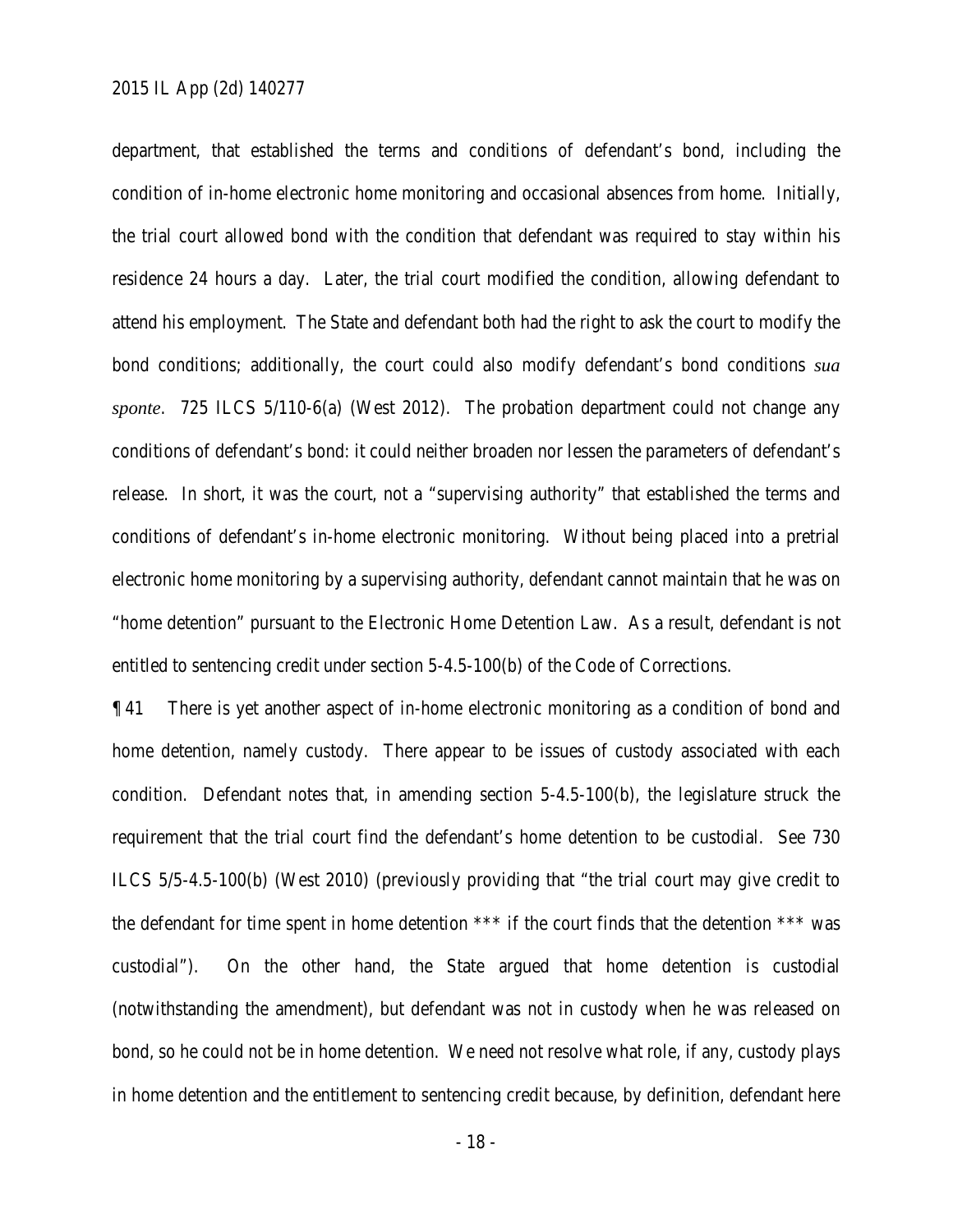was not being held on home detention pursuant to the statutes as the terms and conditions of his monitoring were not established by a supervising authority.

¶ 42 With that said, it is apparent that the legislature intended for some defendants to receive sentencing credit for their time spent in pretrial home detention, but the characteristics of pretrial home detention are not clear. For instance, the Electronic Home Detention Law permits a defendant to leave his or her residence for work, just as defendant eventually was allowed to do in this case. See 730 ILCS 5/5-8A-4(A)(1) (West 2012). Thus, an approved absence from his or her residence does not itself serve to distinguish "home supervision" as a condition of a pretrial bond pursuant to section 110-10(b)(14) of the Code of Criminal Procedure from pretrial "home detention" under section 5-8A-3 of the Electronic Home Detention Law.

¶ 43 While we do not speculate about what might constitute a pretrial home detention, simply looking at the definitions provided by the relevant statutes suggests a "home detention" must be administered by a "supervising authority" that will set the terms and conditions of the defendant's confinement in his or her residence. *Smith*, 2014 IL App (3d) 130548, ¶ 43. In addition to setting the terms, the supervising authority would have to obtain the defendant's written consent to participate in home detention, and the defendant would have "to comply with the rules and regulations of the program as stipulated in subsections (A) through (I) of Section 5- 8A-4." 730 ILCS 5/5-8A-5(A) (West 2012). Included in the rules and regulations are the requirements that the participant must "remain within the interior premises or within the property boundaries of his or her residence at all times during the hours designated by the supervising authority" and must "admit any person or agent designated by the supervising authority into his or her residence at any time for purposes of verifying the participant's compliance with the conditions of his or her detention." 730 ILCS 5/5-8A-4(A,B) (West 2012). Defendant here

- 19 -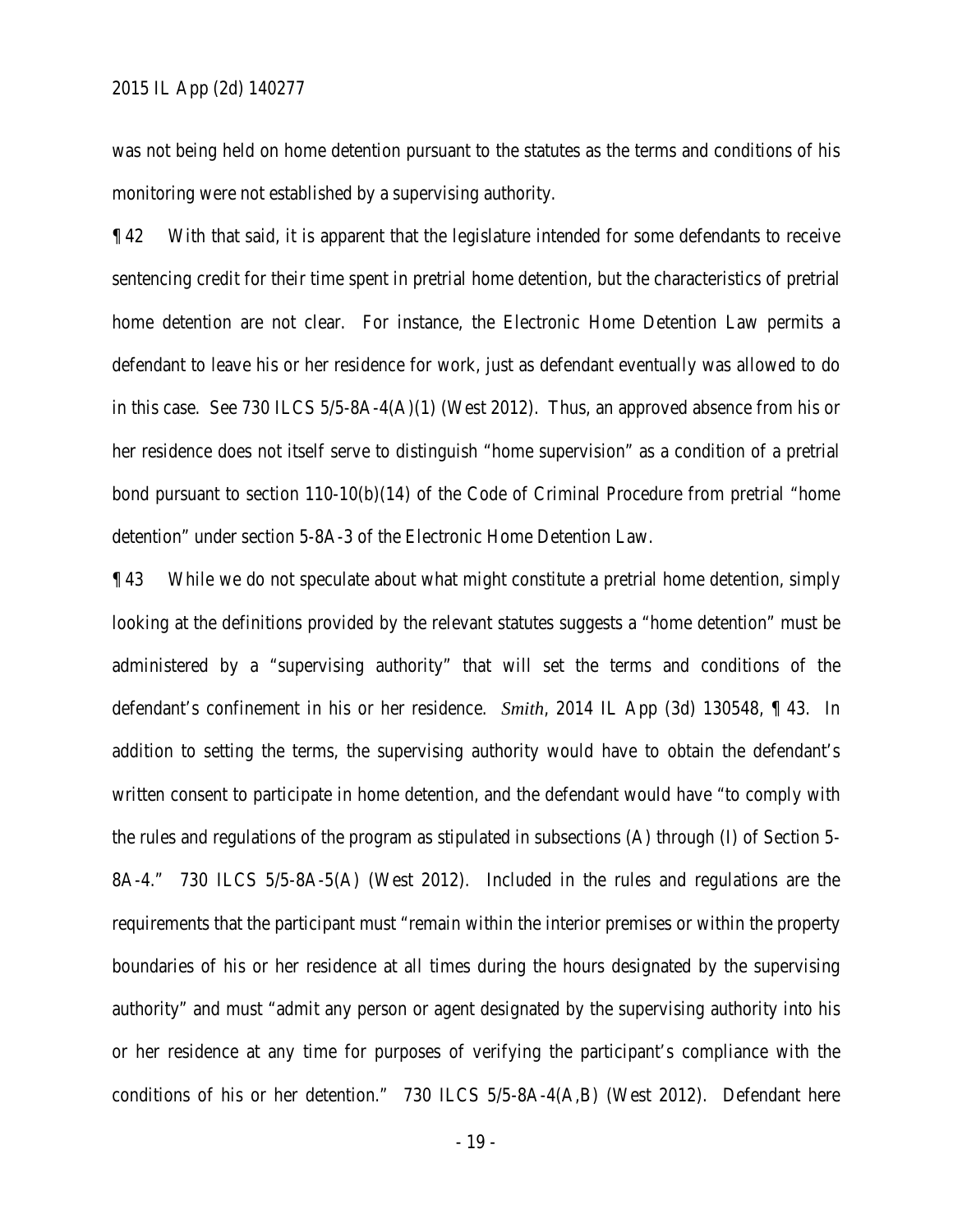made an offer of proof on the motion to reconsider that included Boivin's testimony that he informed defendant of "the rules" of the home monitoring and that defendant signed a form acknowledging that he would comply with those rules, but the record does not disclose what those rules were. We do not know if the rules were established by the probation department or if they followed the requirements of section 5-8A-4 of the Electronic Home Detention Law. In any event, no matter what form "the rules" took, the conditions defendant's restriction to his home and the hours he was released to attend his employment had been set by the trial court before defendant reported to the probation department to receive his electronic monitoring device. The probation department was only carrying out the trial court's directions. Thus, the probation department was not a "supervising authority" under the terms of the relevant statutes, and we are back to our original line of argument in this section.

### ¶ 44 E. Gamesmanship and MSR Term

¶ 45 We note that the State accuses defendant of gamesmanship in bringing the claim for sentencing credit. We have addressed above our disapproval of the increasing *ad hominem* attacks across the briefing in this matter. We further note that the State fails to develop its complaint into an actual argument that defendant's claim should be forfeited. We need not further address this point but to say that any "gamesmanship" is unobjectionable here; defendant timely raised his request for sentencing credit under a statutory amendment he believed was overlooked.

¶ 46 Turning to the supplemental briefs, the State raises the issue in its supplemental brief that defendant's MSR term was improperly calculated to be two years, when it should have been four in light of defendant's prior conviction of a felony child sex offense in Arizona. 730 ILCS 5/5-8- 1(d)(5) (West 2012). Defendant objects to raising the issue in a supplemental brief (especially in

- 20 -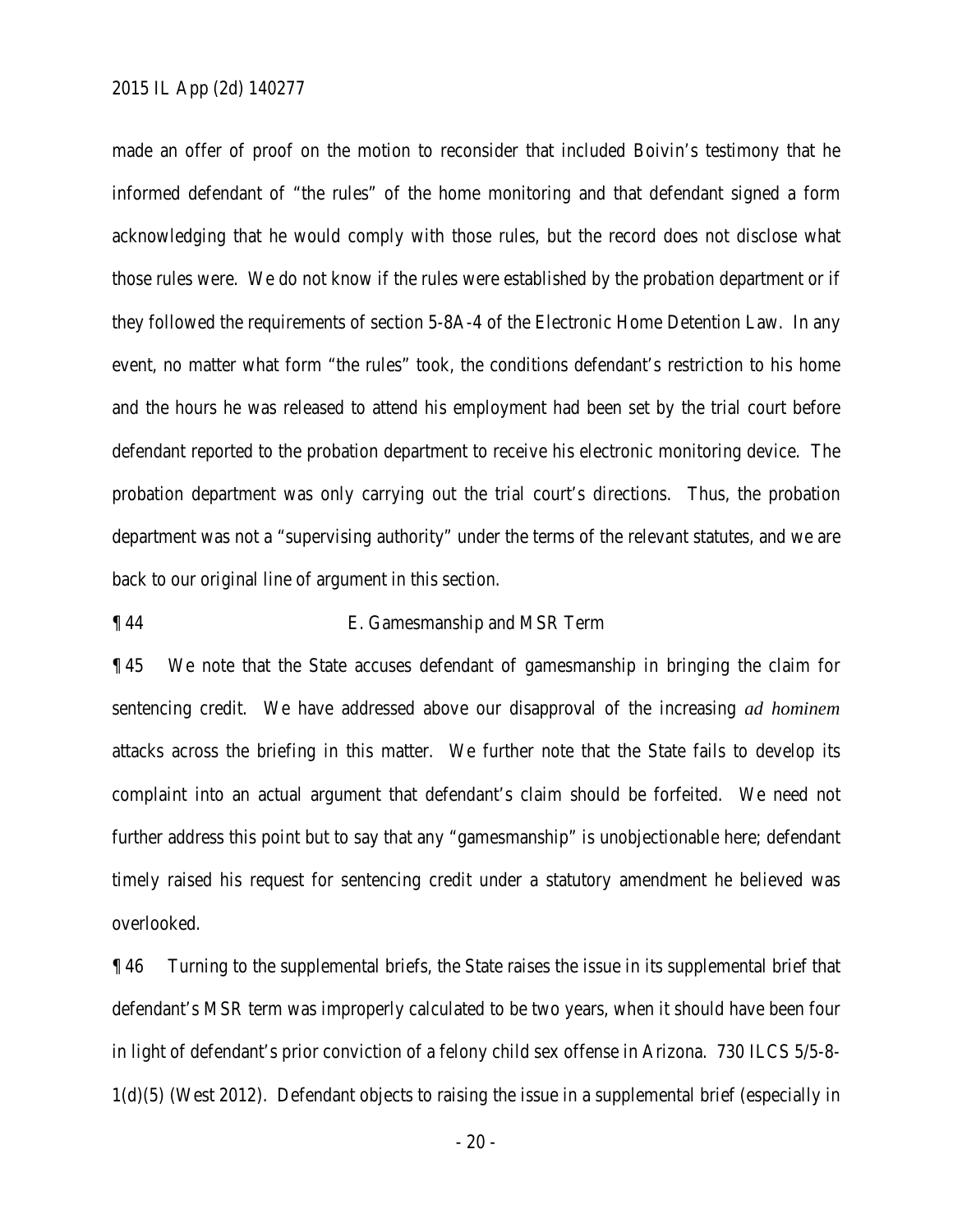a manner nonresponsive to the question that was to be briefed), and further argues that the issue was never raised or considered before the trial court, which made no findings about defendant's Arizona offense. For its part, the State justifies raising the MSR term for the first time in a supplemental brief on appeal because defendant's sentence contains a void term, and voidness may be raised at any time.

 $\P$  47 It is well established that a sentence which does not conform to a statutory requirement is void and a void order may be attacked at any time. *People v. Thompson*, 209 Ill. 2d 19, 24-25 (2004). The State, however, has not demonstrated that the MSR term of defendant's sentence is invalid.

¶ 48 The State argues that defendant has twice been convicted of felony criminal sexual abuse: this case being the second, and the Arizona conviction being the first. The pertinent MSR provision states that, "if the victim is under 18 years of age, for a second or subsequent offense of aggravated criminal sexual abuse or felony criminal sexual abuse," the MSR term is four years. 730 ILCS 5/5-8-1(d)(5) (West 2012). The record, however, does not support the State's argument. The record reflects that defendant's 1986 Arizona conviction was for the crime of attempted child molestation, and that conviction was later set aside. Thus defendant has a conviction for aggravated criminal sexual abuse and a conviction (which was set aside) for an *attempted* child molestation. The State offers no authority to address whether a conviction for attempted child molestation qualifies as a prior conviction of aggravated criminal sexual abuse or felony criminal sexual abuse, to say nothing about the effect of setting aside the Arizona conviction on the status of the Arizona conviction. The failure to present pertinent authority in support of an argument operates to forfeit the argument on appeal (Ill. S. Ct. R. 341(h)(7) (eff. Feb. 6, 2013)); likewise we will not optimize arguments and conduct supporting research where